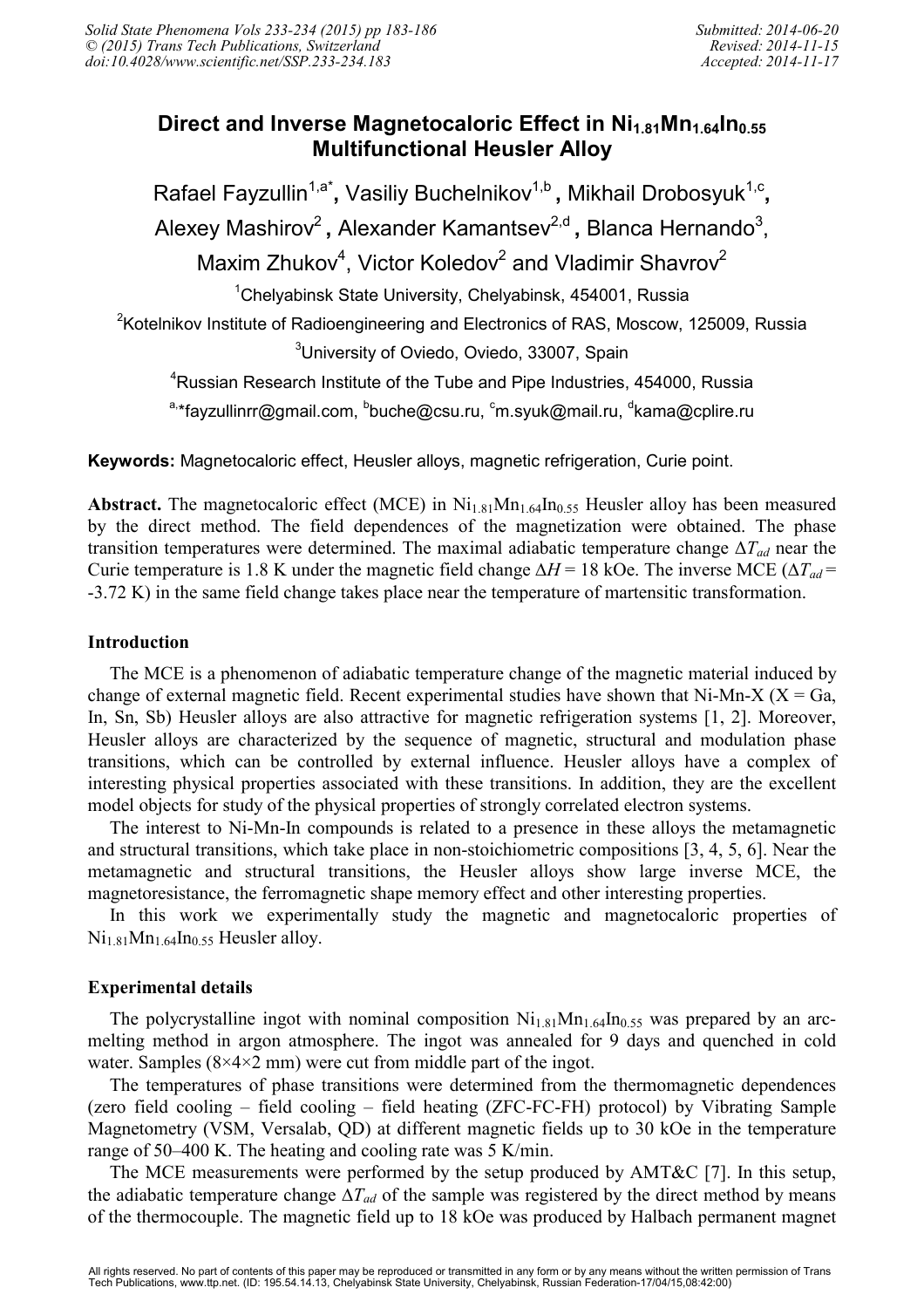and was measured by the Hall probe. Signals from the thermocouple and the Hall probe were recorded simultaneously that allowed to measure ∆*Tad* as a function of magnetic field *H*.

Measurements near the temperature of martensitic transformation were made by two protocols. In the first one, "the effect of the second measurement" was taken into account [8]. First, the sample was cooled to the temperature T- (process  $1\rightarrow 2$ , Fig. 1), where T- is less than the martensite finish temperature  $M_f$ . After that, the sample was heated to temperature  $T_1$  (process 2 $\rightarrow$ 3, Fig. 1). At this temperature, the magnetic field was changed from 0 to 18 kOe and *∆Tad* was measured simultaneously. To return in initial state (point 2, Fig. 1) the magnetic field is turned off and the sample is cooled to the temperature T- (process  $3\rightarrow 2$ , Fig. 1). Such measurements (the heating protocol) of adiabatic temperature change *∆Tad* were repeated for other temperatures (processes  $2\rightarrow 4\rightarrow 2$ ,  $2\rightarrow i\rightarrow 2$  and so on, Fig. 1).

The analogous measurements were fulfilled at cooling. In this case the temperature of the sample in initial state was above the austenite finish temperature  $A_f$  (the cooling protocol).

In the second protocol the adiabatic temperature change ∆*Tad* was measured at heating from the temperature less the martensite finish temperature *M<sup>f</sup>* and at cooling from the temperature above the austenite finish temperature  $A_f$  without returning to initial temperature. The MCE measurements near the Curie point were made only with the help of the second protocol.



Fig.1. The scheme of the first protocol of MCE measurements at heating near the martensitic transition temperature.

#### **Results and discussion**

The magnetization curves of  $Ni<sub>1.81</sub>Mn<sub>1.64</sub>In<sub>0.55</sub> Heusler alloy are shown on Fig. 2. It is seen that in$ the alloy two phase transitions occur. The high-temperature transition is the magnetic phase transition from a paramagnetic cubic phase to a ferromagnetic cubic one (the Curie point,  $T_c = 320$ K). The second transition is the structural phase transition from the ferromagnetic austenite phase to antiferromagnetic-like martensitic phase. The temperatures of start and finish of martensite/austenite states are  $M_S = 214$  K,  $M_F = 205$  K,  $A_S = 219$  K,  $A_F = 231$  K. The shift of martensitic transformation temperature induced by an external magnetic field is -7.5 K/T.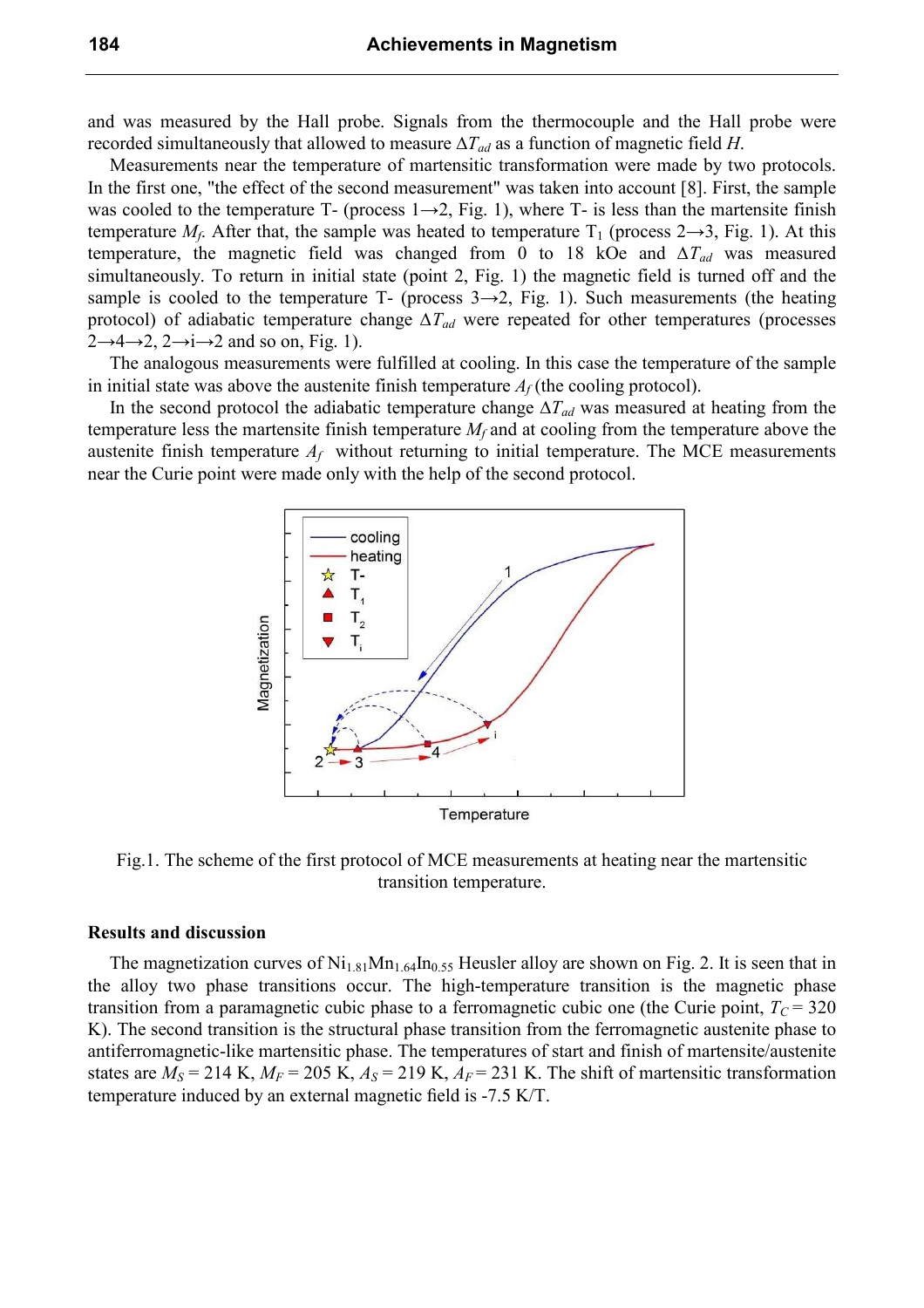

Fig.2. The thermomagnetization curves of the  $Ni<sub>1.81</sub>Mn<sub>1.64</sub>In<sub>0.55</sub> Heusler alloy.$ 

Fig. 3 shows the temperature dependences of the adiabatic temperature change *∆Tad* for  $Ni<sub>1.81</sub>Mn<sub>1.64</sub>In<sub>0.55</sub> Heusler alloy. It is seen that at changing of the external magnetic field from 0 to$ 18 kOe the maximum value of direct MCE *∆Tad* = 1.8 K observed near the Curie temperature  $(T<sub>C</sub>=320 \text{ K})$ . The heating and cooling protocols in this case give the same results for value of MCE.



Fig.3. The temperature dependences of the adiabatic temperature change *∆Tad* for the Ni1.81Mn1.64In0.55 Heusler alloy upon the magnetic field variation of ∆*H* = 18 kOe.